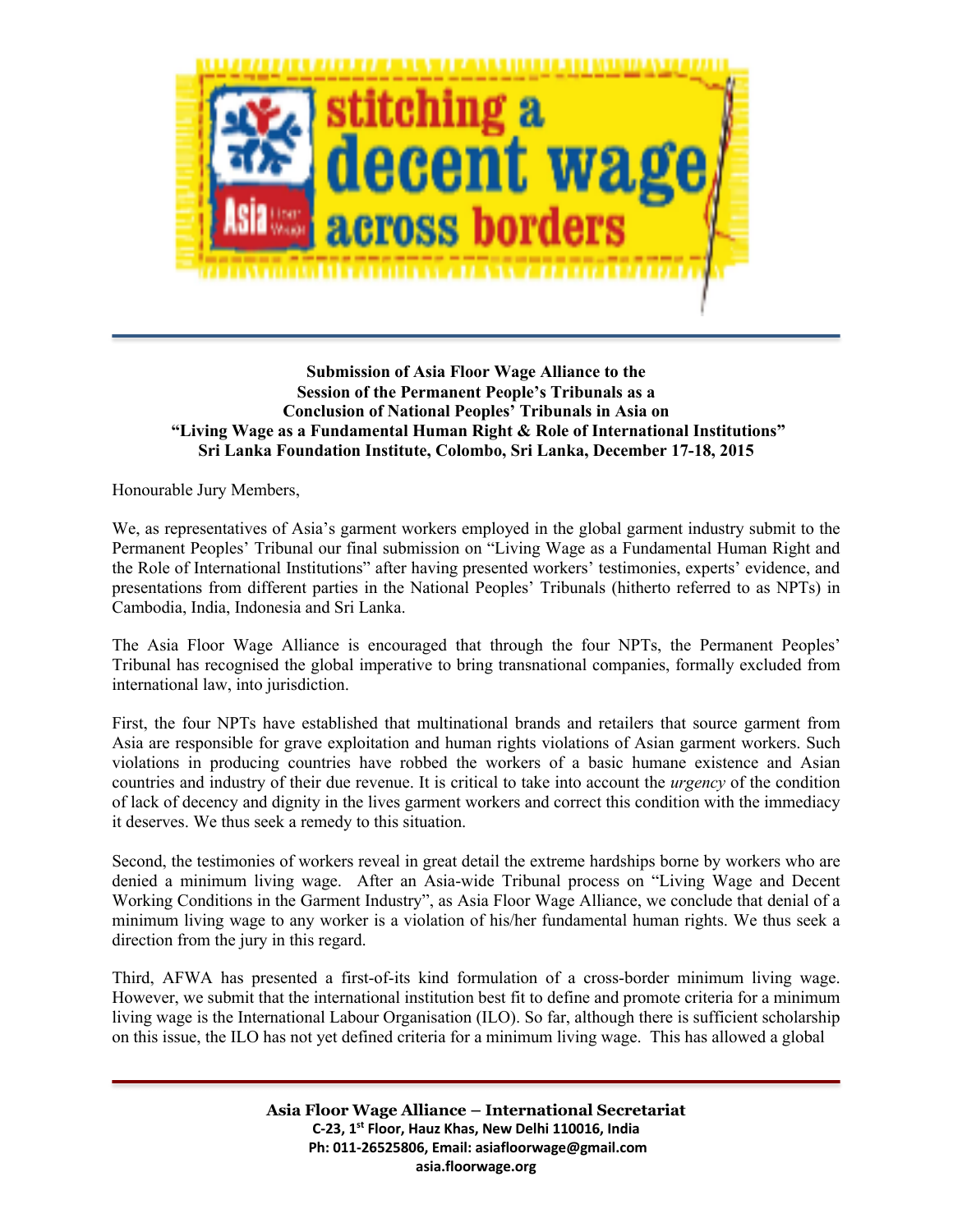slippage of statutory minimum wages towards poverty lines that are in themselves problematically defined. We thus seek a direction from the jury in this regard as well.

We submit this statement, as a concluding submission, by 45 labour organizations representing garment workers across Cambodia, India, Indonesia and Sri Lanka who have organized the four NPTs. We are aso joined today by labour organisations in Bangladesh. After the tragic and momentous Rana Plaza deaths, Bangladesh has been centre stage in the struggle for labour rights of garment workers.

At the four National Peoples' Tribunals, the workers' testimonies and the submissions by national experts and other reports bring out the core violations in the garment industry. Patterns of violation are important indices for status of industrial relationships in the industry.

Four categories of violation of labour rights are as follows:

- 1) Suspension or violation of statutory minimum wage on a wide scale
- 2) Restructuring of labour relationships through short-term contracts and outsourcing
- 3) Increasing unfair labour practices and union busting
- 4) Criminalisation of industrial relationship and violation of civil and political rights of labour activists who are actually Human Rights Defenders.

We would urge the jury to see this pattern of violation as a system at whose core are the concurrent suppression of 1) Wages and 2) Freedom of Association and Collective Bargaining. Unionisation leads to workers having a voice at work and one of the most important demands voiced by workers is for higher wages. Freedom of Association and higher wages (which we call "Minimum Living Wages") are integrally linked.

The testimonies from the four countries show common exploitative working conditions at the core of which are 1) under-valuation of workers' labour and 2) dismissal of Freedom of Association and Collective Bargaining.

#### *First, we lift up the main egregious exploitative conditions.*

**1) Dehumanising of workers:** Workers in the garment industry come from marginalised sections of their society. They are most often women from poor rural backgrounds, with low levels of education, and have families that their wages are expected to support. The testimonies express a strong feeling of urgency that that is linked to the deep level of marginalisation, dis-empowerment and even dehumanisation that workers in the garment industry are subjected to. The meaning of dehumanisation is aptly but simply captured in the experience of many workers that a simple family life is impossible even after years in the industry.

**2) Poverty Wages**: Testimonies and various studies show that legal wages are set at the poverty threshold and the wages of garment workers hover around the legal wage. In addition, the Tribunals brought out the fact that the prevailing wages of garment workers (and therefore, the legal wage in each country) is only about one-third the required living wage. Wages in the garment industry have stagnated, if not declined over the past decade. This wage regime removes the capacity of garment workers and women garment workers to extricate themselves from the cycle of poverty, elevate their economic and political status, and maintain their dignity and self respect.

**3) Wage Theft and Intensification of Work:** Workers testimonies and reports have been submitted to the jury during the NPTs showing the extensive failure in complying with the legal wage in the garment industry. Workers are subjected to wage theft, excessive hours and underpaid overtime. In addition, there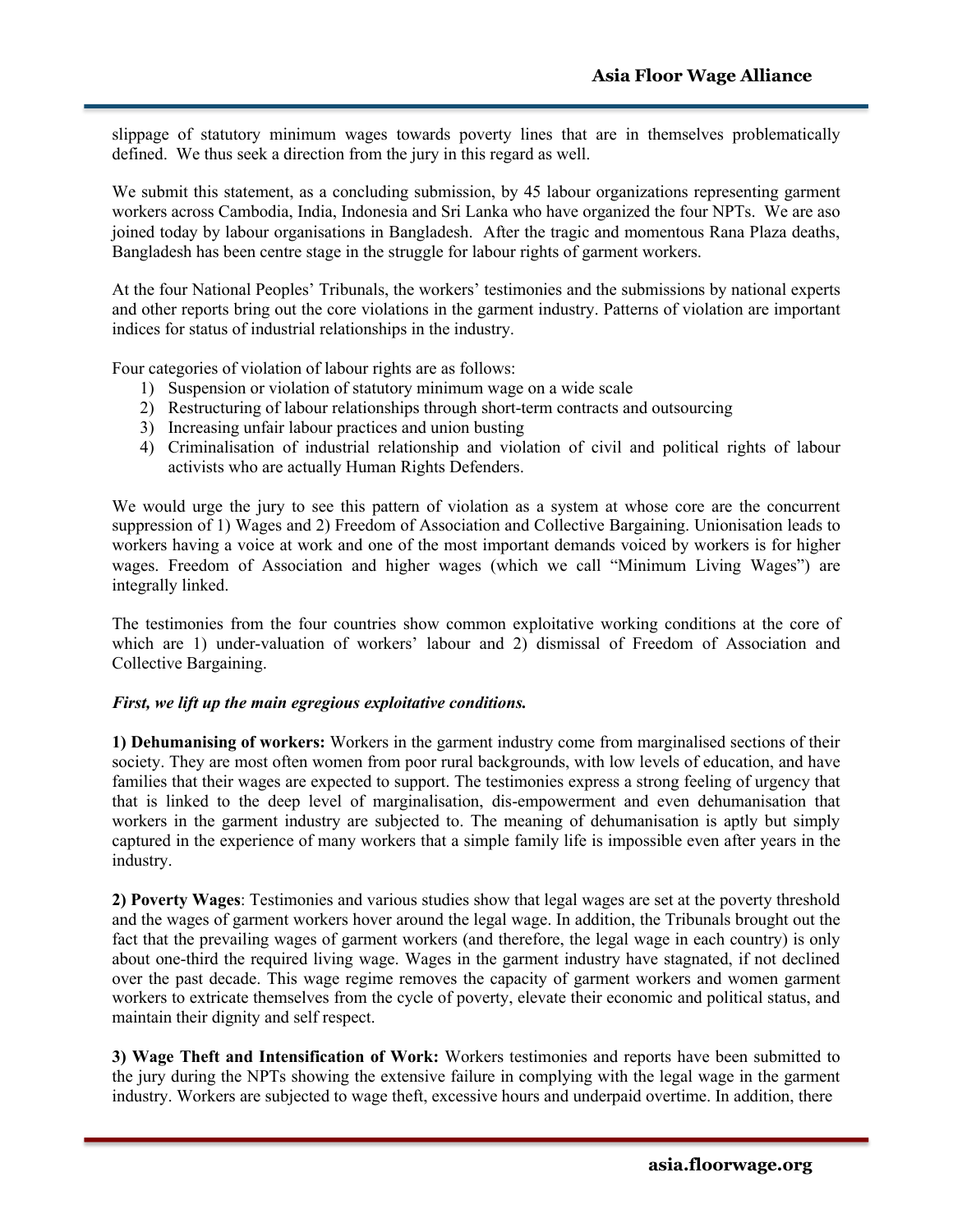is lack of access to social security; a lack of protection for women workers especially with regard to health and safety, sexual harassment, maternity and reproductive health, and child care. The workers are subjected to inhuman productivity targets that lead to the violations of core labour standards. The contract labour or short-term contract system, practiced widely and illegally, facilitates a complex illegal system that allows for wage theft including the social security component and unfair labour practice. The contract labour system shifts the accountability and liability for legal responsibility and promotes a culture of impunity, contempt of law and corruption.

**4) Short-term contracts**: The testimonies highlighted the trend of the abuse of short-term contracts and the fact that it is at different stages becoming a structural element of the employer-employee relationship in the region. Short-term contracts (called Fixed Duration Contracts, FDC in Cambodia and contract labour in India) effectively negate workers' rights to statutory benefits such as maternity leave, provident fund, health schemes and seniority bonus. In addition, workers feel vulnerable to their employers' demands and worry that their contract may not be renewed if they do not work overtime when requested by the employer, if they take sick leave, or do anything that will make their supervisors unhappy. It was widely felt that, as union militancy increases, short-term contracts are used against union building and collective bargaining.

**4) Caloric intake and health**: Many testimonies refer to feelings of exhaustion after work that do not allow them to do their housework, or that lead them to go to bed without having prepared dinner for themselves. Testimonies also highlighted long hours of work negatively affecting reproductive health, violations to the right to health care as a result of practices such as forced overtime; not being permitted to go to the toilet; poverty wages that prevent workers from buying health insurance for themselves and their family; and the country's poor health infrastructure and facilities that do not readily provide assistance to workers in need of medical care. Workers from all countries reported being unable to take leave when sick due to the prevalence of punitive measures. A startling instance of the long term impact of such living conditions, and particularly of the combination of low caloric intake and harsh working conditions on workers health was the case of mass fainting in Cambodia.

To conclude, it is clear that workers are not able to make a living from their job in the garment industry, but are compelled to remain in this employment due to high levels of economic and social distress and lack of alternatives. The expectation from government and workers that the garment industry would provide a positive contribution to poverty alleviation was misplaced. Ironically, in the period after the onset of the global financial crisis, garment exports from Asia have grown. According to data, in the period from 2008 to 2013, world garment exports grew at more than 5% per annum, led by an even faster growth in the Asian region. Prices of garments in destination countries have contracted in the same period, but the market has expanded. However, while the industry and its exports grew, working conditions and company requirements became worse, including production targets. This same period has been one of high inflation in most countries where garment production is concentrated. Inflation should have led to an increase in wages.

# *Second, we move to the question of responsibility.*

Neither governments nor suppliers testified in the Tribunals; however, we take this opportunity to inform you about their inputs when approached informally.

Governments in the region buy into the argument that providing minimum living wage or even statutory wages and benefits to workers would compromise the country's competitiveness in the global market and compromise foreign direct investment in the country. From the evidence it is becoming clear that we are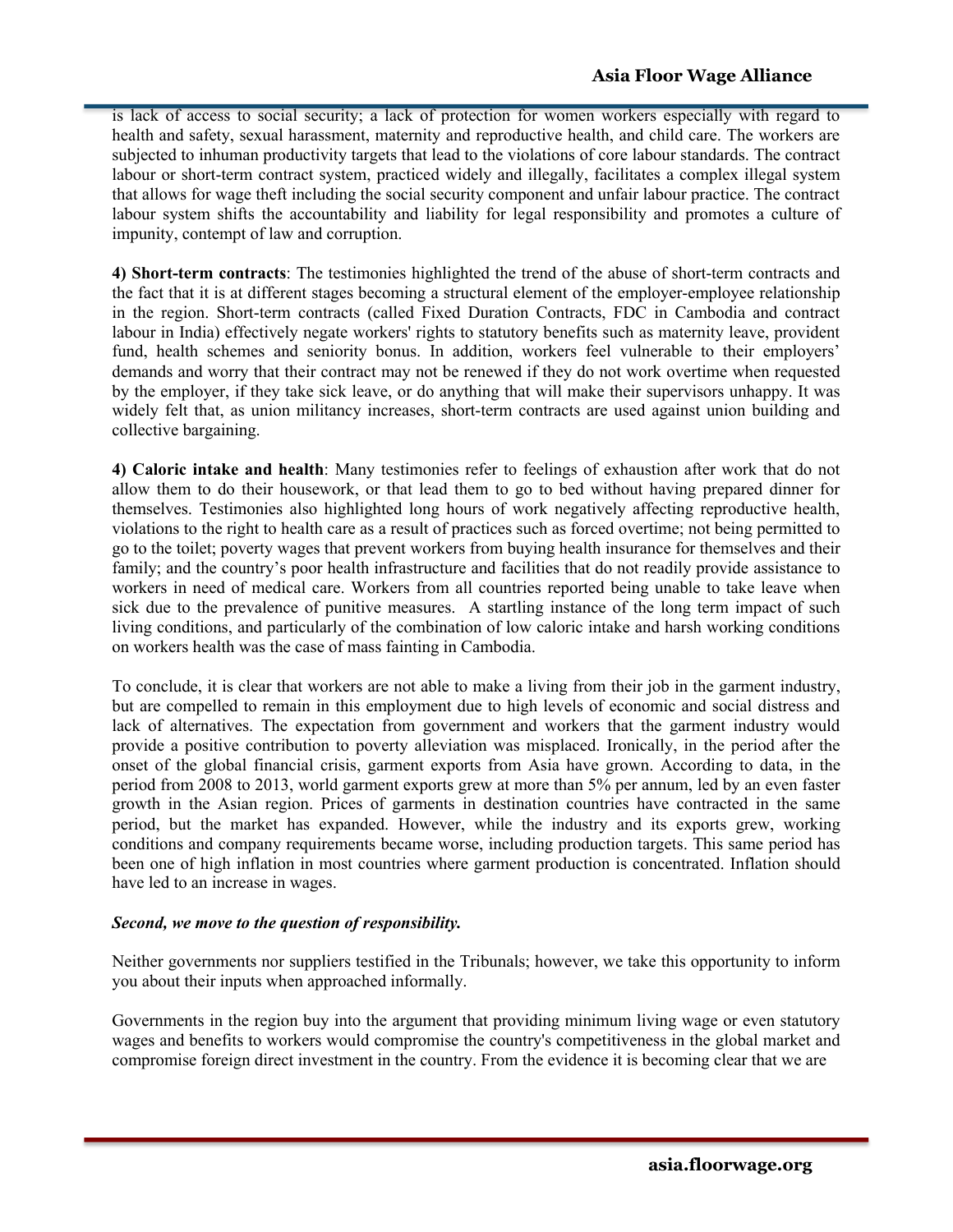Suppliers in the region say that they do not have the financial capacity to pay minimum living wage and furthermore engage in wage theft with regard to statutory wages. Their persistent claim is that brands and retailers suppress the prices they pay for the garment, resulting in diminishing profits. The suppliers claim that asking for higher prices would lead to loss of contracts with brand and retailers who would relocate to another country.

This brings us to the Global Supply Chain or the Global Production Network (hitherto called GPN). In the global garment industry, structured as a GPN dominated by brands, any one country's demand reaches its limit. The threat of relocation by brands that has been revealed by the NPTs acts as a deterrent on the government of supplier countries as well as the supplier industry.

The loss of minimum living wage earnings for workers correspond to a benefit in huge profits for the principal employers of the garment industry who have profited hugely from outsourcing production to low wage countries. Significant portion of the garment industry is organized for foreign market and is integrated into global production network where production is done in developing countries, exclusively for the sale and consumption in the Global North market. In view of this emergence of a GPN the capacity to pay wages has to be assessed in relationship to the GPN. It is argued that the GPN of the brands has the capacity to pay minimum living wage to the garment workers in the producing country.

It is very clear from the evidence and also from various global studies of the garment industry that this is a buyer driven supply chain. It is a well-accepted framework within which the responsibility has to be recast. We need a new legal notion to define this responsibility. It is our submission that in reality the employer employee relationship is embedded in transnational commercial relationship. It opens up the possibility of joint ownership in the production system and thereby in the employer-employee relationship. This concept has been accepted as a legal notion in many countries and needs to be applied to the global garment industry to specific relationship of a particular buyer and the supplier factory workers.

Brands are collectively responsible for the conditions in the whole supply chain. If brands are part of a production system of the garment industry all over Asia, are dependent for their sourcing and dominant in terms of their power to determine prices which has a direct impact on wage level of the workers in the production of products which they are selling, then they are responsible to ensure that those production centres have Freedom of Association and Minimum Living Wage. So if the outcome of the production system is the reverse, the brand as the lead organization of the global supply chain is responsible.

Brands have talked about various incentives and sanctions for Corporate Social Responsibility but have failed to show incentives and sanction system to ensure that the outcome is Freedom of Association and Living Wage. The grounds that brands take that because of structural injustice – that is, government does not enforce law, suppliers are not following the law –is an evasion when they have the power to reform it. They are required to exercise the power in a human rights era for a fair outcome as they have the capacity and effective mechanisms.

It is possible to provide a minimum living wage and as we have done in the four NPTs, we propose that the Asia Floor Wage is a legitimate minimum living wage option that minimally meets the conditions for decent labour standards. Asia Floor Wage can be a solution to raising the wages of workers from the lowest rung of the industry, increasing their bargaining power throughout the supply chain, in attenuating women's unequal bargaining power, in addressing gender wage gaps and in improving workers' well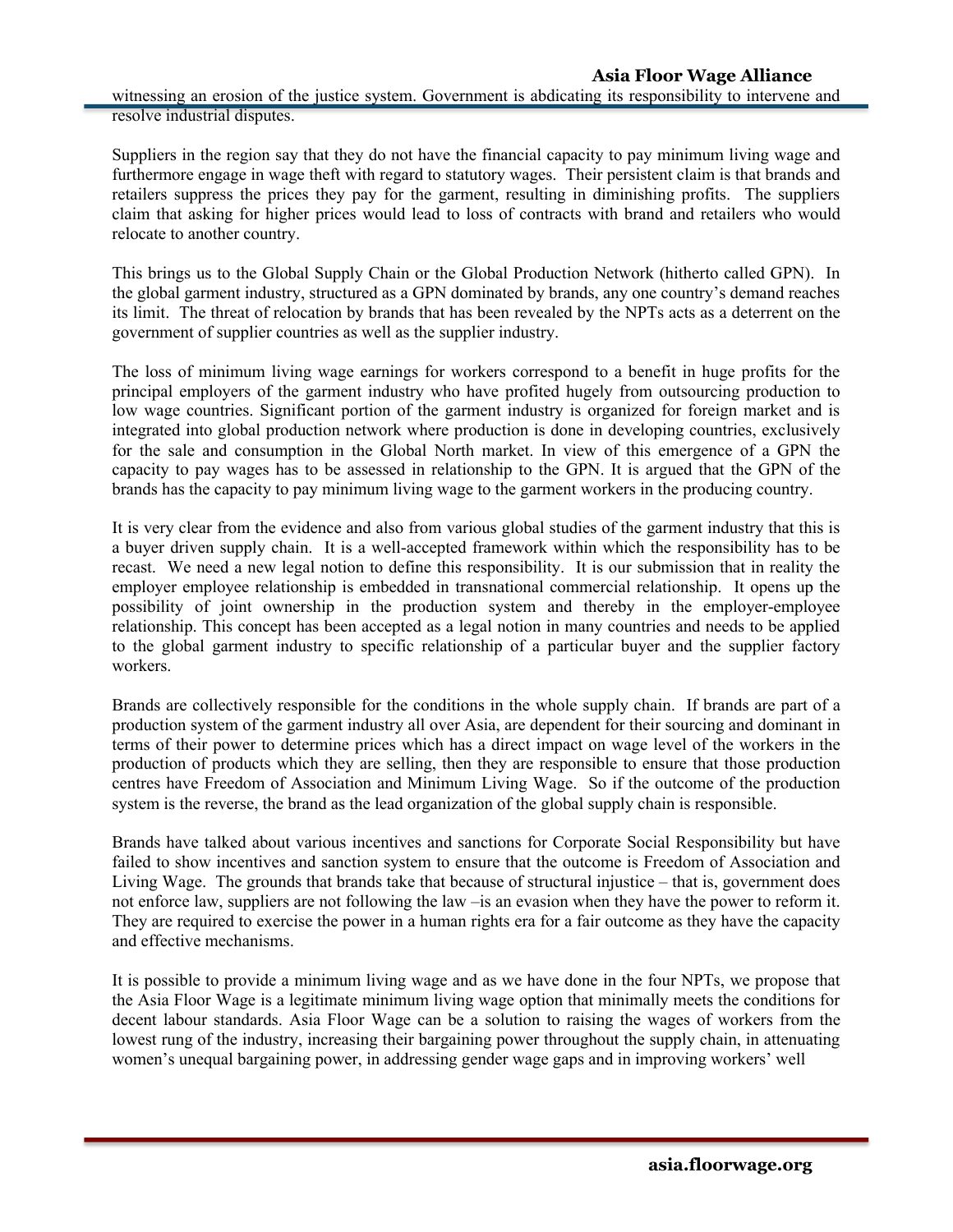being. We submit the synthesis report, "Living Wage for Garment Workers in Asia" and the report "Towards Asia Floor Wage" as these issues have been argued and proposed in earlier NPTs.

#### *Third, we move to the status, definition and criteria of Living Wage within the ILO.*

Historical experiences as well as contemporary evidence shows that living wage cannot be provided by market but can be ensured either in a condition and practice of collective bargaining or, the state promoting and legislating minimum living wage. In the case of GPN, as we say above, a new legal notion and responsibility has to be fixed to the principal employers of the GPN.

In 1998, the ILO produced the Declaration on Fundamental Principles and Rights at Work where core labour standards (to be followed whether they have been ratified or not) were defined:

- Freedom of association and the effective recognition of the right to collective bargaining (Convention No. 87 & No. 98)
- The elimination of all forms of forced and compulsory labour (Convention No. 29 & No. 105)
- The effective abolition of child labour (Convention No. 138 & No. 182)
- The elimination of discrimination in respect of employment and occupation (Convention No. 100 & No. 111)

We find that the lack of mention of wage in the core labour standards to be a very serious gap, given that the NPTs show the intimate connection between wage and human rights. If we examine the four core labour standards, we find that all four are intimately connected to living wage. We have already shown earlier the connection with Freedom of Association. Forced labour is impossible to eliminate without a minimum living wage because as we show, economic exigencies force workers into forced labour. Child labour is impossible to eliminate without living wage because again children work when a family cannot survive in the absence of a minimum living wage. Finally, it is our submission, that the garment industry that is dominated by women workers – indeed industries that primarily employ women workers – are prone to discriminatory poverty wages due to the vulnerabilities faced by a women-only labour force which the NPTs have extensively documented. Therefore with regard to the fourth core labour standard, it is impossible to eliminate discrimination without protecting vulnerable workforces through the delivery of minimum living wage.

Therefore, we propose that minimum living wage be included in core labour standards. However, there is a problem in implementing this and we explain this now.

Although, ILO's commitment to a minimum living wage has been unambiguous from its inception, ILO has been unable to develop criteria for what it has defined as "minimum living wage." The Preamble to the ILO Constitution of 1919 asserts the urgency of improving labour conditions through provision such as "an **adequate living wage**." In 1944 at the International Labour Conference in Philadelphia, the ILO Declaration was reaffirmed: "the Conference recognises the solemn obligation of the International Labour Organisation to further among the nations of the world programmes which will achieve:…a **minimum living wage** [for] all employed and in need of such protection" (emphasis added).

ILO has always maintained that different countries may have different methods for setting the minimum living wage. But what the wage ought to be has not been clear. In 1945, the ILO Conference adopted a resolution that necessary measures ought to be taken "to assure the material well-being of children and young persons by….the **provision of a living wage for all employed persons sufficient to maintain the family at an adequate standards of living**." The Preamble to the Employment Policy Convention, 1964 refers to the importance of an "**adequate living wage**". In 2007, the ILC resolution on Sustainable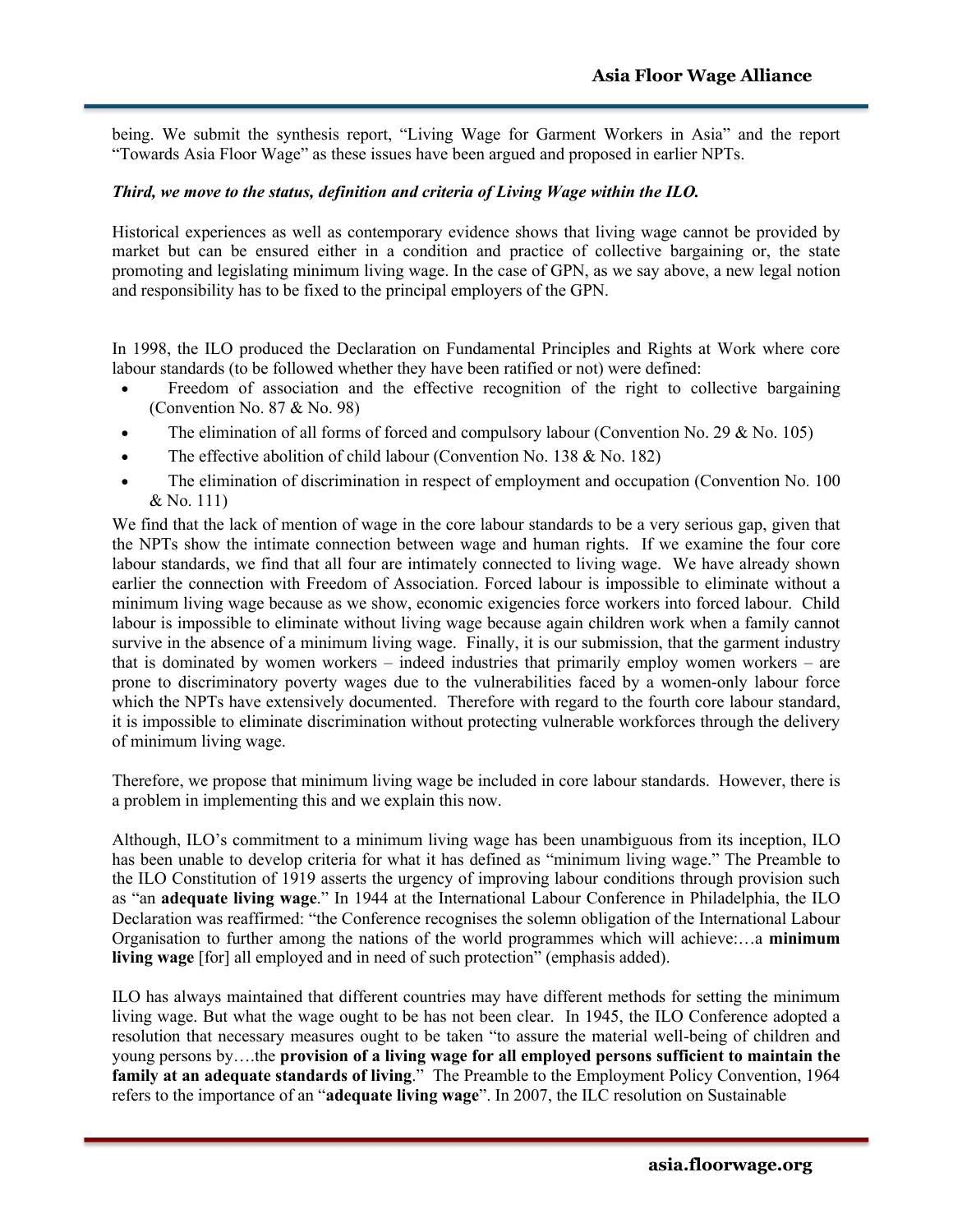Enterprises emphasized that workers need to be able to participate in the success of enterprises and to gain a **fair share in the benefits of economic activities and increased productivity**, and that effective exercise of the right to organize and bargain collectively is also an effective means to ensure **fair distribution of productivity gains and adequate remuneration of workers**.

The most relevant Convention that the ILO has with regard to wage is the Minimum Wage Fixing Convention, 1970 (C-131) and we propose that it be made part of core labour standards. However, fixing does not guarantee that wage would be fixed as a living wage. Despite a plethora of scholarship, the ILO has not been able to fix criteria for living wage given its tripartite structure and multiplicity of national norms.

However, we propose that the ILO convene a Tripartite Discussion on the criteria and principles of Minimum Living Wage set forth in an amended Convention 131 or a new Convention. The importance of setting criteria and standard for a *minimum living wage* is to signal that not all conditions of work, or of life, are subject to negotiation or contractual agreement. The significance of setting a *minimum living wage* is that it makes concrete the idea that work should provide for one's life – that a working person should never, despite their efforts, be unable to support themselves and their families.

## *Fourth, we move to the status of Living Wage in the United Nations world of Fundamental Human Rights.*

The Universal Declaration of Human Rights (UDHR) states in Article 23 (3) that "Everyone who works has the right to just and favourable remuneration ensuring for himself and his family an existence worthy of human dignity, and supplemented, if necessary, by other means of social protection."

The International Covenant on Economic, Social and Cultural Rights (ICESCR) has two articles related to wage. Article 7 defines remuneration as providing workers at a minimum, with:  $s_{\text{EP}}(i)$  Fair wages and equal remuneration for work of equal value without distinction of any kind, in particular women being guaranteed conditions of work not inferior to those enjoyed by men with equal pay for equal work;

(ii) A decent living for themselves and their families in accordance with the provisions of the present Covenant;

 $(iii)$  Safe and healthy working conditions;  $\prod_{s \in P} (iv)$  Rest, leisure and reasonable limitation of working hours and periodic holidays with pay, as well as remuneration for public holidays

Article 11 (1) of ICESCR defines "the right of everyone to an adequate standard of living for himself and his family, including adequate food, clothing and housing, and to the continuous improvement of living conditions. The States Parties will take appropriate steps to ensure the realization of this right, recognizing to this effect the essential importance of international co-operation based on free consent."

The Convention on the Elimination of All Forms of Discrimination Against Women's (CEDAW) Article 11 articulates the right to equal remuneration, including benefits, and to equal treatment in respect of work of equal value, as well as equality of treatment in the evaluation of the quality of work; it prohibits, subject to the imposition of sanctions, dismissal on the ground of pregnancy or of maternity leave and discrimination in dismissals on the basis of marital status.

The Convention on the Elimination of Racial Discrimination (CERD) Article 5 articulates the rights to work, to free choice of employment, to just and favourable conditions of work, to protection against unemployment, to equal pay for equal work, to just and favourable remuneration.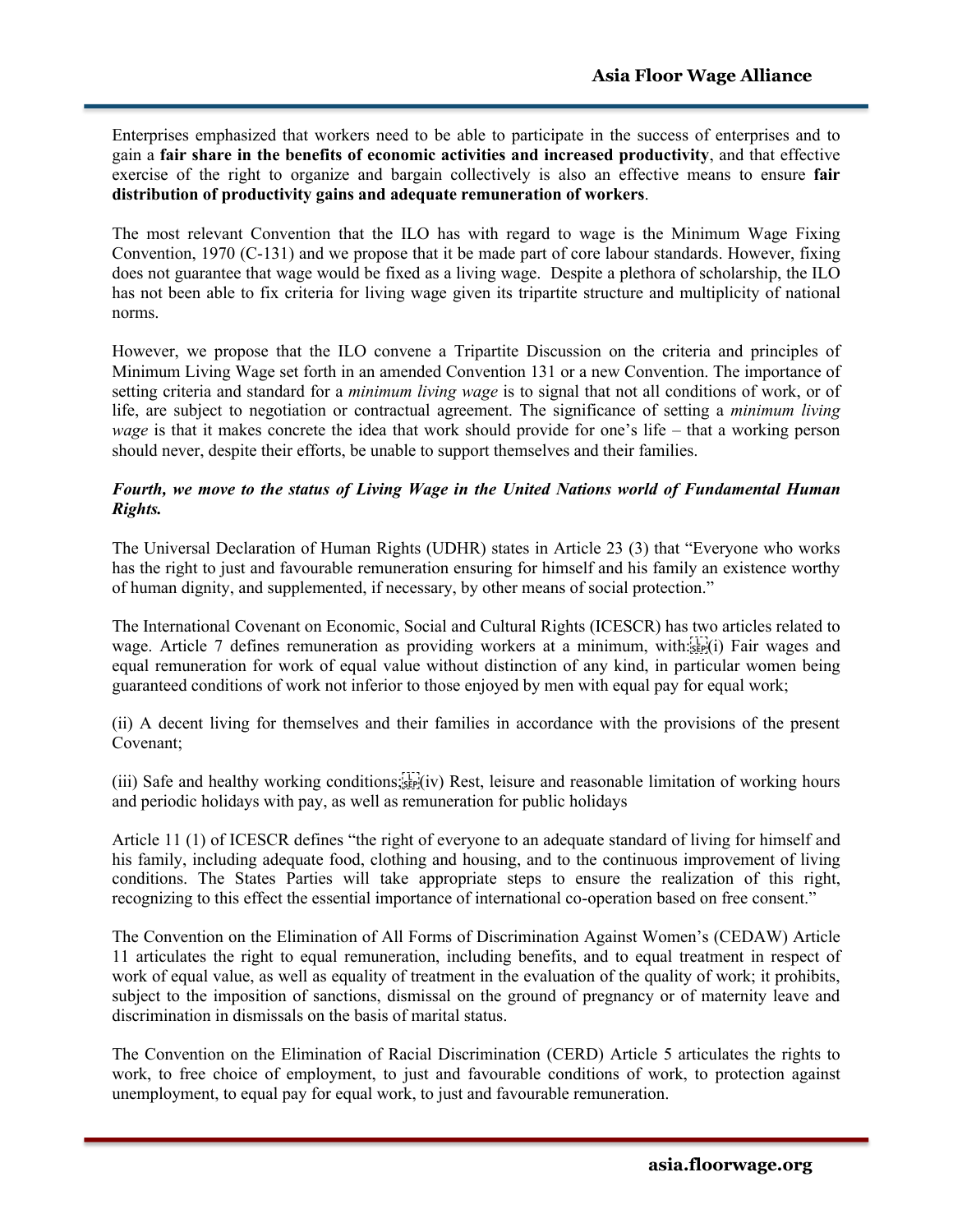We see almost without exception, "fair wage," "just and favourable remuneration," and "adequate standard of living" articulated across human rights conventions. We would maintain that although significant, these articulations have nevertheless not lifted the question of a "minimum living wage" to the unquestioned status of being a fundamental human right.

Denial of a *minimum living wage* as a right directly impacts on the realization of universal and indivisible human rights.

*Right to life*: The relationship of wage to survival raises questions about the consequences of denial of wages to Right to Life. The insecurities that arise when workers are paid less than minimum living wage make it impossible to actually satisfy the right to life, as it denies access to medical care in case of illness or accidents; it prevents the household from purchasing necessary nutritious food on a day to day basis; it removes the means to provide education to children towards improving their living standards; it means outright starvation for those without access to emergency assistance and relief goods in times of calamities or natural or man-made disasters.

*Right to Food*: The UDHR recognises the right to adequate food as a human right through Article 25 and 11 respectively: Everyone has the right to a standard of living adequate for the health and well-being of himself and of his family, including food, clothing, housing and medical care and necessary social services. Similarly does Article 11 of the ICESCR. In 1999, the right to food was interpreted by the Committee on Economic, Social and Cultural Rights (CESCR) in the General Comment 12 establishing that: The right to adequate food is realized when every man, woman and child, alone or in community with others, has the physical and economic access at all times to adequate food or means for its procurement. In addition, the United Nations Special Rapporteur on the Right to Food also defined the right to food: "The right to have regular, permanent and unrestricted access, either directly or by means of financial purchases, to quantitatively and qualitatively adequate and sufficient food corresponding to the cultural traditions of the people to which the consumer belongs, and which ensure a physical and mental, individual and collective, fulfilling and dignified life free of fear."

Denial of *minimum living wage* unquestionably violates the right to food which is also related to a life free from fear.

*Right to Housing*: has been articulated in UDHR, ICESCR and promoted by various other international mechanisms to the status of a fundamental human right. Denial of *minimum living wage* unquestionably violates the right to housing.

Let us now come to the unit for minimum living wage. Is it sufficient for a worker to support just himself or herself?

In UDHR, ICCPR and ICESCR the *family* is the natural and fundamental group unit of society and is entitled to protection by society and the State. The widest possible protection and assistance should be accorded to the family, which is the natural and fundamental group unit of society, particularly for its establishment and while it is responsible for the care and education of dependent children.

#### *Therefore, the minimum living wage needs to support not just the individual worker but his or her family.*

We maintain that it is imperative to elevate the status of *minimum living wage* that allows workers to access the right to life, right to housing, right to food for himself or herself and his or her family.

The ILO has noted wage to be the most important source of household income across the globe. In developing countries where self-employment contributes significantly to household income, nevertheless,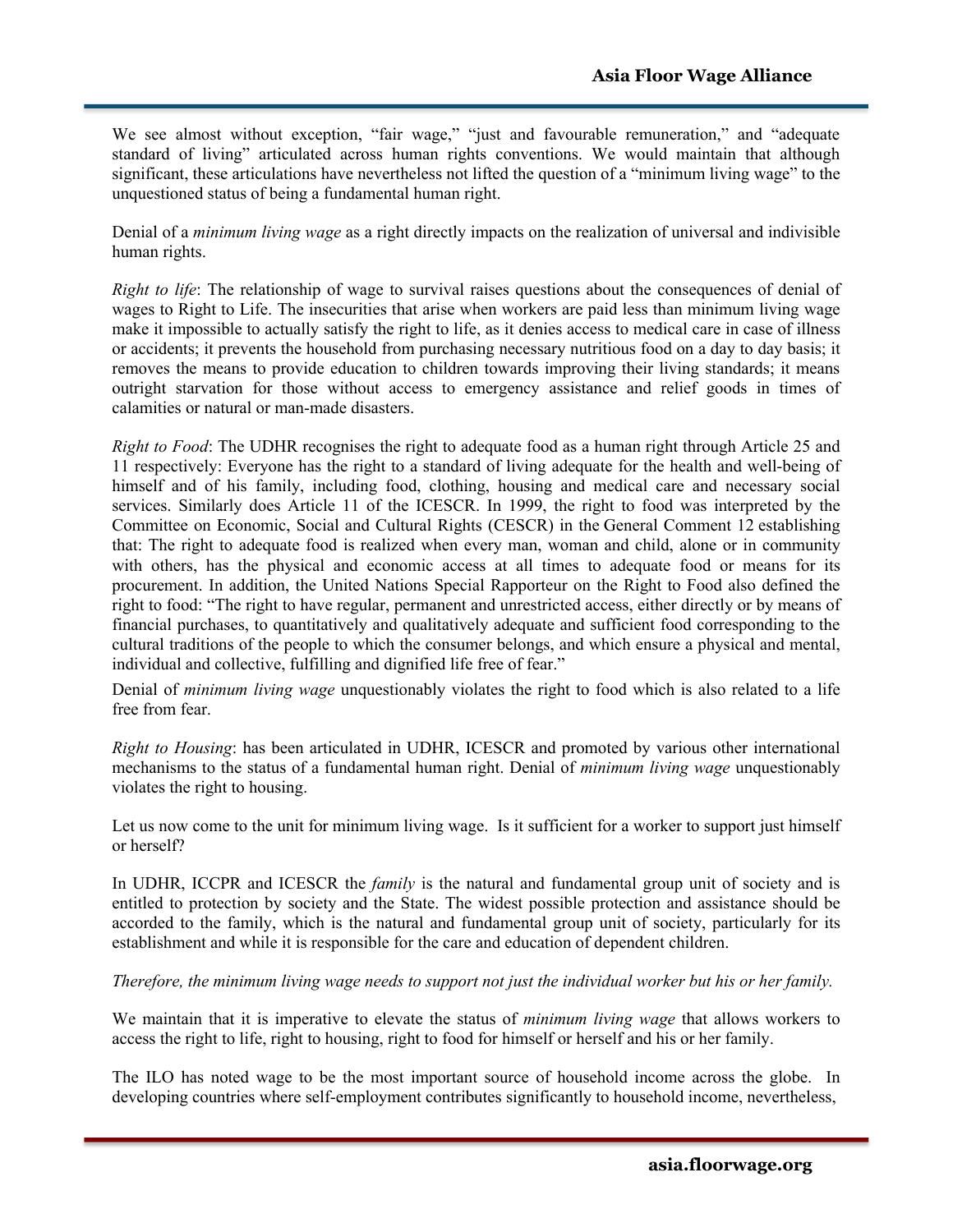we would maintain that norms with regard to "wage" – especially statutory wage – continues to define the standard for household income. Therefore, wage has both the value of delivering income as well as setting the norm for income.

In a world where income is dominated by wage labour through employment or labour based on normative wage concept (as in self-employment), there is an urgent need to examine employment. The state is no longer the only or even the primary source of support for a citizen today; it then is imperative to recognize who provides wages. Whereas social security or social protection floor are recognized as state obligations, they are not a substitute for wage.

In fact wage today is given through employment. In such a scenario, we face the urgent task of ensuring that workers in employment are protected from the denial of a minimum living wage.

*In this case, the state becomes the body that enables and creates the conditions for the assured delivery of this minimum living wage. In the context of the GPN, international cooperation among interdependent states becomes urgent in order to create the conditions for the delivery of minimum living wage across the GPN.*

Finally, we present to you the importance of a minimum living wage in assuring other important human rights such as

Right to equal opportunity: The global gender division of labour, where female dominated industries are characterized by lower than minimum wages and exploitative practices, sustains the global manufacturing industry, and is central to their profit-driven survival. Thus violating the right to equal opportunity and the right to minimum wage is the norm for those industries which seek to be so-called globally competitive.

Right to equal protection of the law: Propelled by globalisation, countries have created legal and political environments where it will be more difficult to petition the government to protect the right to minimum wage. Workers that have unionised and waged struggles on wage issues find that they lack the necessary protection against arbitrary dismissals or terminations. Many companies simply do not allow the formation and registration of unions.

Right to decent working hours: As a result of both challenging industrial relations and the need to satisfy their most basic necessities, garment workers are compelled to work overtime hours when their wages are below minimum wage. This subliminal form of coercion may be concealed, but its consequences clearly are visible in the daily struggles of workers who have succumbed to lengthy working hours to earn that scant extra revenue for survival. In light of such, the AFW grasps the need to establish a *minimum living wage,* as a means to impede forced labour and to ensure a liberating, not limiting society.

Today, you will also hear country reports from Cambodia, India, Indonesia, and Sri Lanka about recent developments in these countries and about Brands' efforts. We pray for the jury to:

- 1) Assess developments in policies, laws and institutions in four countries
- 2) Recommend ways in which human and labour rights violations in the global supply chain can be remedied
- 3) Assess brands' efforts in defining living wage, and taking responsibility for implementation; more specifically on purchasing practices enabling living wage and on due diligence
- 4) Assess the claim that Minimum Living Wage be given the status of a Fundamental Human Right
- 5) Recommend that the ILO include Wage Fixing in its Core Labour Standards and begin tripartite process for setting criteria for minimum living wage
- 6) Recommend roles of UN institutions and other international bodies for promotion and integration of living wage in international mechanisms